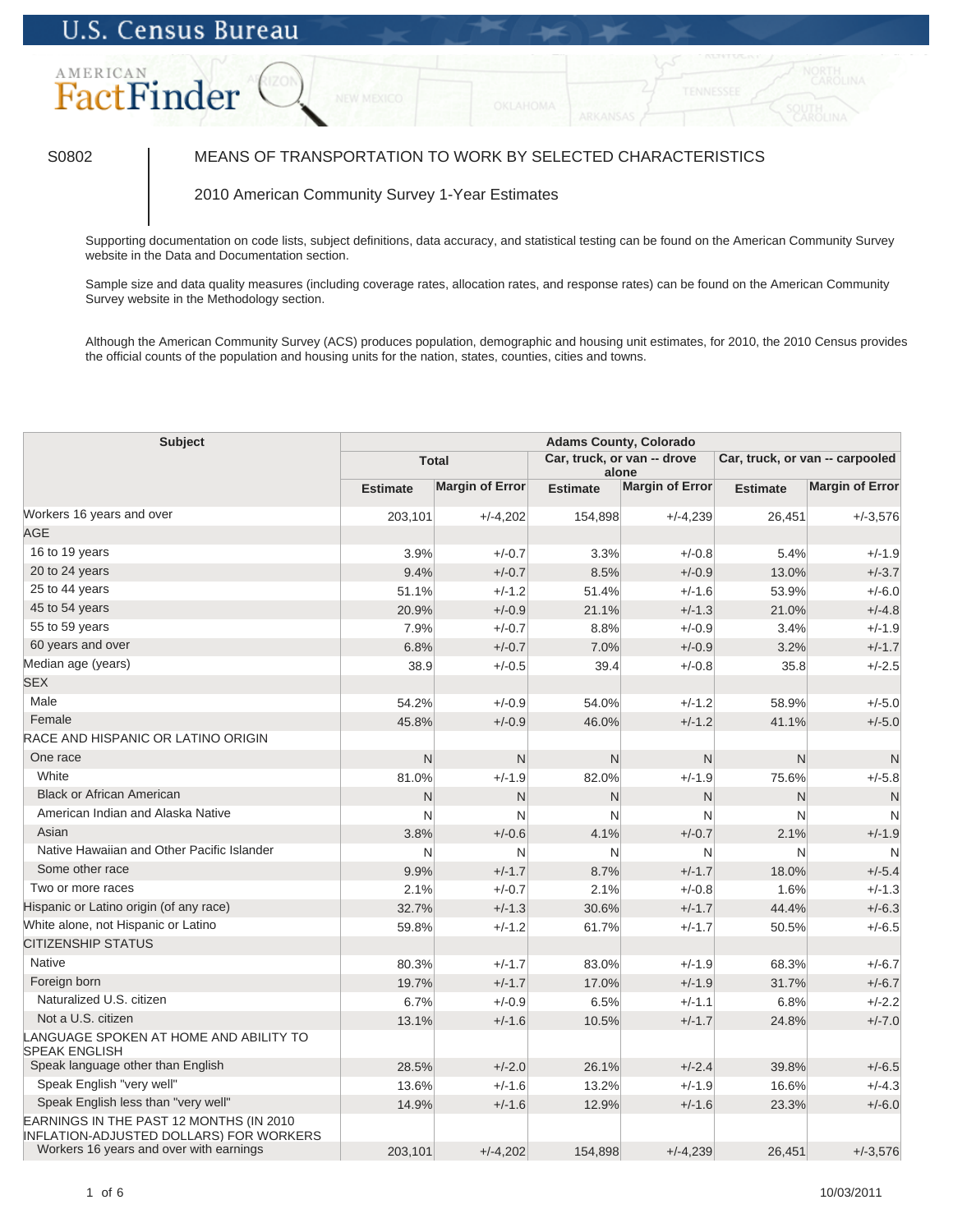| <b>Subject</b>                                                                            | <b>Adams County, Colorado</b> |                                             |                          |                                 |                 |                        |
|-------------------------------------------------------------------------------------------|-------------------------------|---------------------------------------------|--------------------------|---------------------------------|-----------------|------------------------|
|                                                                                           |                               | Car, truck, or van -- drove<br><b>Total</b> |                          | Car, truck, or van -- carpooled |                 |                        |
|                                                                                           | <b>Estimate</b>               | <b>Margin of Error</b>                      | alone<br><b>Estimate</b> | <b>Margin of Error</b>          | <b>Estimate</b> | <b>Margin of Error</b> |
| \$1 to \$9,999 or loss                                                                    | 13.2%                         | $+/-1.0$                                    | 10.5%                    | $+/-1.3$                        | 19.0%           | $+/-4.3$               |
| \$10,000 to \$14,999                                                                      | 8.1%                          | $+/-1.2$                                    | 6.6%                     | $+/-1.2$                        | 11.0%           | $+/-4.0$               |
| \$15,000 to \$24,999                                                                      | 15.1%                         | $+/-1.5$                                    | 14.8%                    | $+/-1.6$                        | 19.2%           | $+/-4.5$               |
| \$25,000 to \$34,999                                                                      | 15.8%                         | $+/-1.2$                                    | 16.8%                    | $+/-1.4$                        | 13.2%           | $+/-3.8$               |
| \$35,000 to \$49,999                                                                      | 19.5%                         | $+/-1.6$                                    | 20.5%                    | $+/-1.7$                        | 19.7%           | $+/-4.8$               |
| \$50,000 to \$64,999                                                                      | 12.3%                         | $+/-1.0$                                    | 13.1%                    | $+/-1.2$                        | 12.1%           | $+/-3.1$               |
| \$65,000 to \$74,999                                                                      | 5.6%                          | $+/-0.8$                                    | 6.3%                     | $+/-0.8$                        | 1.4%            | $+/-0.9$               |
| \$75,000 or more                                                                          | 10.3%                         | $+/-1.0$                                    | 11.4%                    | $+/-1.1$                        | 4.4%            | $+/-2.1$               |
| Median earnings (dollars)                                                                 | 32,515                        | $+/-1,676$                                  | 35,733                   | $+/-1,262$                      | 25,580          | $+/-4,277$             |
| POVERTY STATUS IN THE PAST 12 MONTHS                                                      |                               |                                             |                          |                                 |                 |                        |
| Workers 16 years and over for whom poverty status is<br>determined                        | 203,101                       | $+/-4,202$                                  | 154,898                  | $+/-4,239$                      | 26,451          | $+/-3,576$             |
| Below 100 percent of the poverty level                                                    | 7.3%                          | $+/-1.3$                                    | 5.0%                     | $+/-1.1$                        | 16.0%           | $+/-5.2$               |
| 100 to 149 percent of the poverty level                                                   | 7.3%                          | $+/-1.3$                                    | 5.6%                     | $+/-1.1$                        | 12.1%           | $+/-3.7$               |
| At or above 150 percent of the poverty level                                              | 85.5%                         | $+/-1.8$                                    | 89.4%                    | $+/-1.6$                        | 72.0%           | $+/-5.8$               |
| Workers 16 years and over                                                                 | 203,101                       | $+/-4,202$                                  | 154,898                  | $+/-4,239$                      | 26,451          | $+/-3,576$             |
| <b>OCCUPATION</b>                                                                         |                               |                                             |                          |                                 |                 |                        |
| Management, business, science, and arts occupations                                       | 27.9%                         | $+/-1.6$                                    | 29.2%                    | $+/-1.8$                        | 19.6%           | $+/-3.8$               |
| Service occupations                                                                       | 17.4%                         | $+/-1.5$                                    | 16.6%                    | $+/-1.6$                        | 18.1%           | $+/-5.1$               |
| Sales and office occupations                                                              | 27.3%                         | $+/-1.8$                                    | 28.4%                    | $+/-1.8$                        | 20.1%           | $+/-4.0$               |
| Natural resources, construction, and maintenance<br>occupations                           | 13.7%                         | $+/-1.4$                                    | 12.5%                    | $+/-1.3$                        | 24.8%           | $+/-4.9$               |
| Production, transportation, and material moving<br>occupations                            | 13.5%                         | $+/-1.5$                                    | 13.1%                    | $+/-1.4$                        | 17.4%           | $+/-4.5$               |
| Military specific occupations                                                             | 0.1%                          | $+/-0.1$                                    | 0.1%                     | $+/-0.1$                        | 0.0%            | $+/-0.7$               |
| INDUSTRY                                                                                  |                               |                                             |                          |                                 |                 |                        |
| Agriculture, forestry, fishing and hunting, and mining                                    | 1.3%                          | $+/-0.4$                                    | 1.2%                     | $+/-0.4$                        | 1.4%            | $+/-1.3$               |
| Construction                                                                              | 10.5%                         | $+/-1.2$                                    | 9.5%                     | $+/-1.3$                        | 20.1%           | $+/-4.7$               |
| Manufacturing                                                                             | 8.7%                          | $+/-1.1$                                    | 9.4%                     | $+/-1.5$                        | 7.2%            | $+/-3.2$               |
| Wholesale trade                                                                           | 4.7%                          | $+/-0.9$                                    | 4.7%                     | $+/-1.0$                        | 6.5%            | $+/-3.4$               |
| Retail trade                                                                              | 11.4%                         | $+/-1.5$                                    | 12.0%                    | $+/-1.5$                        | 8.1%            | $+/-3.3$               |
| Transportation and warehousing, and utilities                                             | 7.5%                          | $+/-1.0$                                    | 7.4%                     | $+/-1.0$                        | 9.1%            | $+/-3.9$               |
| Information and finance and insurance, and real estate<br>and rental and leasing          | 9.1%                          | $+/-1.1$                                    | 9.2%                     | $+/-1.4$                        | 6.1%            | $+/-2.5$               |
| Professional, scientific, management, and<br>administrative and waste management services | 11.9%                         | $+/-1.3$                                    | 11.4%                    | $+/-1.5$                        | 13.3%           | $+/-3.7$               |
| Educational services, and health care and social<br>assistance                            | 14.8%                         | $+/-1.2$                                    | 15.7%                    | $+/-1.4$                        | 11.1%           | $+/-2.9$               |
| Arts, entertainment, and recreation, and<br>accommodation and food services               | 9.1%                          | $+/-1.0$                                    | 8.1%                     | $+/-1.2$                        | 8.4%            | $+/-3.2$               |
| Other services (except public administration)                                             | 5.6%                          | $+/-1.0$                                    | 5.7%                     | $+/-1.0$                        | 5.7%            | $+/-2.1$               |
| Public administration                                                                     | 5.0%                          | $+/-0.8$                                    | 5.4%                     | $+/-0.9$                        | 3.0%            | $+/-1.8$               |
| Armed forces                                                                              | 0.3%                          | $+/-0.2$                                    | 0.3%                     | $+/-0.2$                        | 0.0%            | $+/-0.7$               |
| <b>CLASS OF WORKER</b>                                                                    |                               |                                             |                          |                                 |                 |                        |
| Private wage and salary workers                                                           | 82.1%                         | $+/-1.5$                                    | 82.8%                    | $+/-1.7$                        | 82.4%           | $+/-4.4$               |
| Government workers                                                                        | 12.2%                         | $+/-1.2$                                    | 12.9%                    | $+/-1.5$                        | 8.8%            | $+/-3.1$               |
| Self-employed workers in own not incorporated                                             | 5.6%                          | $+/-1.0$                                    | 4.3%                     | $+/-1.1$                        | 8.4%            | $+/-3.3$               |
| business<br>Unpaid family workers                                                         |                               |                                             |                          |                                 |                 | $+/-0.7$               |
| <b>PLACE OF WORK</b>                                                                      | 0.1%                          | $+/-0.1$                                    | 0.0%                     | $+/-0.1$                        | 0.4%            |                        |
| Worked in state of residence                                                              |                               |                                             |                          |                                 |                 |                        |
| Worked in county of residence                                                             | 99.1%                         | $+/-0.3$                                    | 99.4%                    | $+/-0.3$                        | 98.3%           | $+/-1.6$               |
| Worked outside county of residence                                                        | 38.6%<br>60.5%                | $+/-2.3$<br>$+/-2.2$                        | 36.5%<br>62.9%           | $+/-2.4$<br>$+/-2.4$            | 38.0%<br>60.3%  | $+/-5.3$<br>$+/-5.1$   |
| Worked outside state of residence                                                         | 0.9%                          | $+/-0.3$                                    | 0.6%                     | $+/-0.3$                        | 1.7%            | $+/-1.6$               |
| Workers 16 years and over who did not work at home                                        | 196,761                       | $+/-4,426$                                  | 154,898                  | $+/-4,239$                      |                 |                        |
| TIME LEAVING HOME TO GO TO WORK                                                           |                               |                                             |                          |                                 | 26,451          | $+/-3,576$             |
| 12:00 a.m. to 4:59 a.m.                                                                   |                               |                                             |                          |                                 |                 |                        |
| 5:00 a.m. to 5:29 a.m.                                                                    | 5.3%                          | $+/-0.8$                                    | 5.0%                     | $+/-0.8$                        | 6.6%            | $+/-2.4$               |
| 5:30 a.m. to 5:59 a.m.                                                                    | 5.0%                          | $+/-0.8$                                    | 5.1%                     | $+/-0.8$                        | 4.9%            | $+/-3.5$               |
| 6:00 a.m. to 6:29 a.m.                                                                    | 5.1%<br>12.9%                 | $+/-0.9$<br>$+/-1.6$                        | 5.4%<br>12.4%            | $+/-1.1$<br>$+/-1.5$            | 5.2%<br>16.6%   | $+/-2.2$               |
|                                                                                           |                               |                                             |                          |                                 |                 | $+/-5.8$               |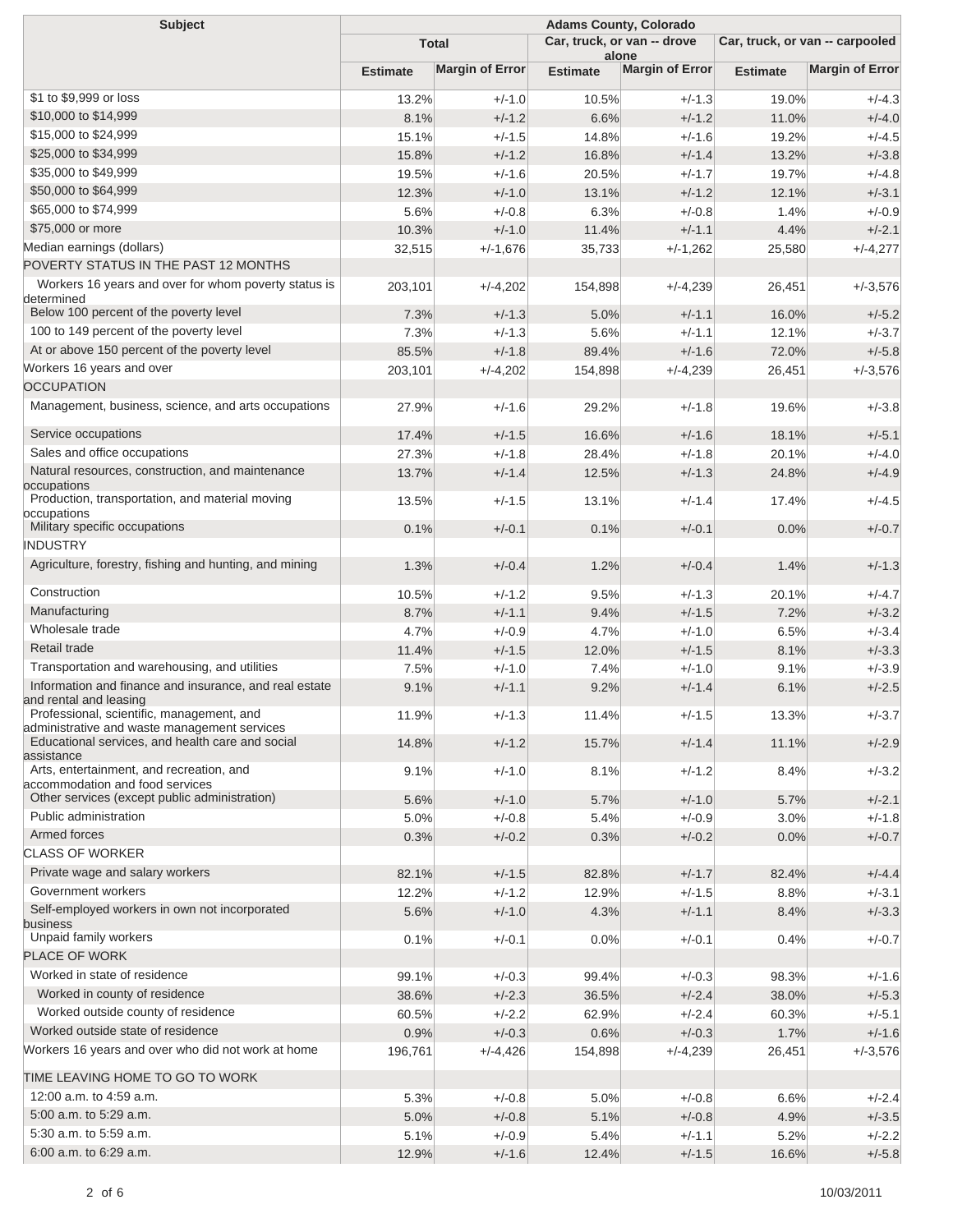| <b>Subject</b>                          | <b>Adams County, Colorado</b> |                        |                                      |                        |                                 |                        |
|-----------------------------------------|-------------------------------|------------------------|--------------------------------------|------------------------|---------------------------------|------------------------|
|                                         | <b>Total</b>                  |                        | Car, truck, or van -- drove<br>alone |                        | Car, truck, or van -- carpooled |                        |
|                                         | <b>Estimate</b>               | <b>Margin of Error</b> | <b>Estimate</b>                      | <b>Margin of Error</b> | <b>Estimate</b>                 | <b>Margin of Error</b> |
| 6:30 a.m. to 6:59 a.m.                  | 9.6%                          | $+/-1.2$               | 9.3%                                 | $+/-1.2$               | 13.3%                           | $+/-3.5$               |
| 7:00 a.m. to 7:29 a.m.                  | 17.4%                         | $+/-1.8$               | 17.6%                                | $+/-1.8$               | 16.6%                           | $+/-4.6$               |
| 7:30 a.m. to 7:59 a.m.                  | 8.8%                          | $+/-1.0$               | 9.3%                                 | $+/-1.2$               | 7.1%                            | $+/-2.3$               |
| 8:00 a.m. to 8:29 a.m.                  | 10.1%                         | $+/-1.1$               | 10.5%                                | $+/-1.2$               | 9.1%                            | $+/-3.5$               |
| 8:30 a.m. to 8:59 a.m.                  | 3.6%                          | $+/-0.6$               | 3.9%                                 | $+/-0.7$               | 2.4%                            | $+/-1.6$               |
| 9:00 a.m. to 11:59 p.m.                 | 22.3%                         | $+/-1.9$               | 21.5%                                | $+/-2.1$               | 18.1%                           | $+/-4.8$               |
| <b>TRAVEL TIME TO WORK</b>              |                               |                        |                                      |                        |                                 |                        |
| Less than 10 minutes                    | 6.8%                          | $+/-1.0$               | 6.8%                                 | $+/-1.1$               | 5.7%                            | $+/-2.9$               |
| 10 to 14 minutes                        | 10.7%                         | $+/-1.1$               | 10.8%                                | $+/-1.3$               | 10.6%                           | $+/-3.1$               |
| 15 to 19 minutes                        | 13.0%                         | $+/-1.2$               | 14.0%                                | $+/-1.4$               | 10.6%                           | $+/-3.4$               |
| 20 to 24 minutes                        | 16.8%                         | $+/-1.6$               | 17.4%                                | $+/-1.7$               | 19.1%                           | $+/-4.0$               |
| 25 to 29 minutes                        | 7.0%                          | $+/-1.0$               | 7.4%                                 | $+/-1.2$               | 7.0%                            | $+/-2.3$               |
| 30 to 34 minutes                        | 19.5%                         | $+/-1.6$               | 19.3%                                | $+/-1.7$               | 18.8%                           | $+/-3.9$               |
| 35 to 44 minutes                        | 9.0%                          | $+/-1.2$               | 9.6%                                 | $+/-1.2$               | 8.7%                            | $+/-3.9$               |
| 45 to 59 minutes                        | 9.8%                          | $+/-1.2$               | 9.1%                                 | $+/-1.2$               | 11.2%                           | $+/-4.9$               |
| 60 or more minutes                      | 7.4%                          | $+/-1.0$               | 5.8%                                 | $+/-1.1$               | 8.4%                            | $+/-3.2$               |
| Mean travel time to work (minutes)      | 28.3                          | $+/-0.8$               | 27.2                                 | $+/-0.9$               | 29.6                            | $+/-2.1$               |
| Workers 16 years and over in households | 203,101                       | $+/-4,202$             | 154,898                              | $+/-4,239$             | 26,451                          | $+/-3,576$             |
| <b>HOUSING TENURE</b>                   |                               |                        |                                      |                        |                                 |                        |
| Owner-occupied housing units            | 68.7%                         | $+/-2.2$               | 71.9%                                | $+/-2.3$               | 55.7%                           | $+/-6.3$               |
| Renter-occupied housing units           | 31.3%                         | $+/-2.2$               | 28.1%                                | $+/-2.3$               | 44.3%                           | $+/-6.3$               |
| <b>VEHICLES AVAILABLE</b>               |                               |                        |                                      |                        |                                 |                        |
| No vehicle available                    | 2.1%                          | $+/-0.7$               | 0.6%                                 | $+/-0.3$               | 3.7%                            | $+/-2.4$               |
| 1 vehicle available                     | 20.3%                         | $+/-1.9$               | 19.3%                                | $+/-2.0$               | 24.5%                           | $+/-5.9$               |
| 2 vehicles available                    | 39.8%                         | $+/-2.3$               | 41.8%                                | $+/-2.5$               | 36.8%                           | $+/-7.0$               |
| 3 or more vehicles available            | 37.7%                         | $+/-2.6$               | 38.3%                                | $+/-2.9$               | 34.9%                           | $+/-6.4$               |
| PERCENT IMPUTED                         |                               |                        |                                      |                        |                                 |                        |
| Means of transportation to work         | 5.5%                          | (X)                    | (X)                                  | (X)                    | (X)                             | (X)                    |
| Time leaving home to go to work         | 13.3%                         | (X)                    | (X)                                  | (X)                    | (X)                             | (X)                    |
| Travel time to work                     | 10.6%                         | (X)                    | (X)                                  | (X)                    | (X)                             | (X)                    |
| Vehicles available                      | 1.5%                          | (X)                    | (X)                                  | (X)                    | (X)                             | (X)                    |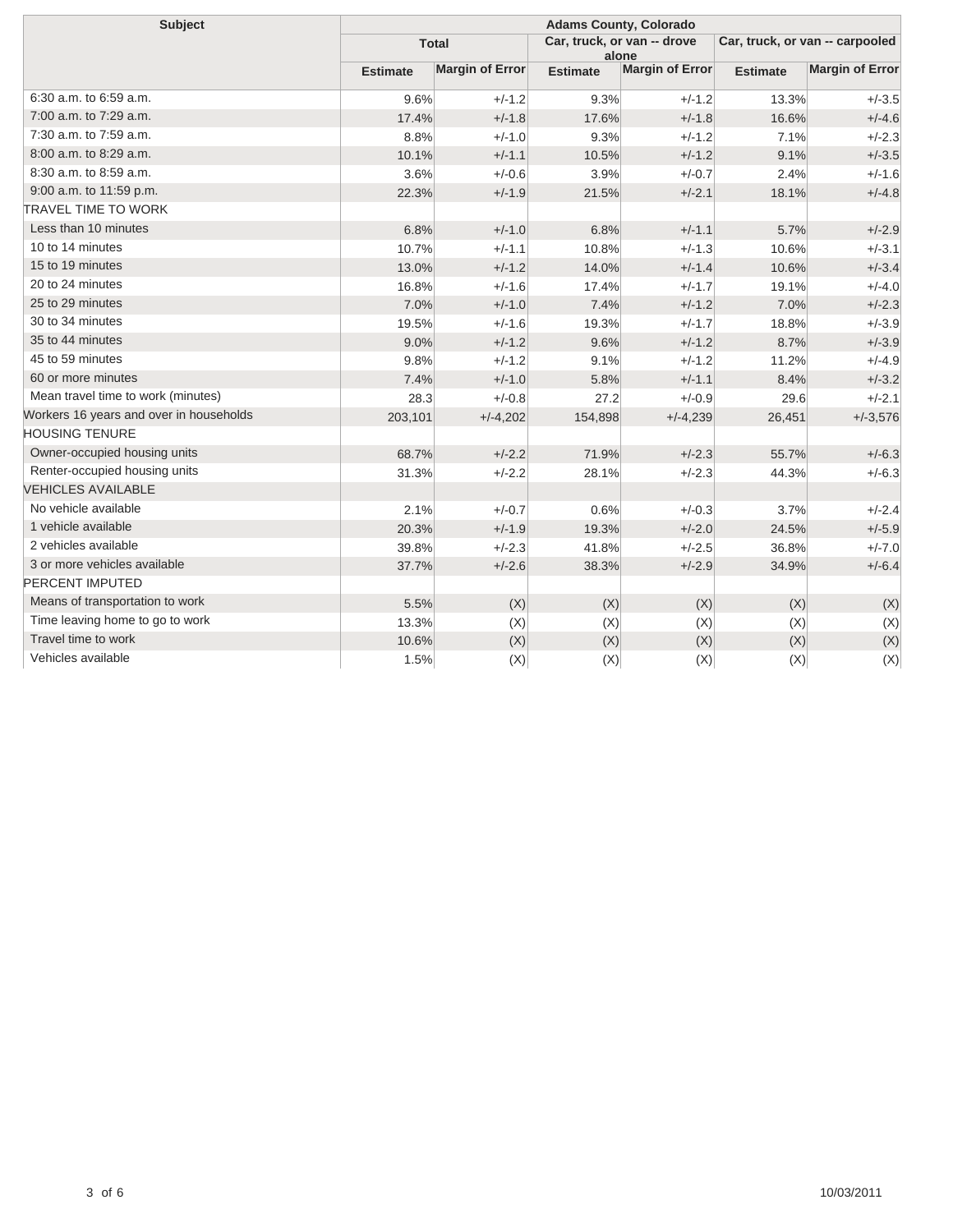| <b>Subject</b>                                                                                                            | <b>Adams County, Colorado</b><br><b>Public transportation</b><br>(excluding taxicab)<br><b>Margin of Error</b><br><b>Estimate</b> |                      |  |  |
|---------------------------------------------------------------------------------------------------------------------------|-----------------------------------------------------------------------------------------------------------------------------------|----------------------|--|--|
| Workers 16 years and over                                                                                                 |                                                                                                                                   |                      |  |  |
| <b>AGE</b>                                                                                                                | 9,074                                                                                                                             | +/-1,491             |  |  |
| 16 to 19 years                                                                                                            | 8.3%                                                                                                                              | $+/-4.8$             |  |  |
| 20 to 24 years                                                                                                            | 10.9%                                                                                                                             | $+/-5.2$             |  |  |
| 25 to 44 years                                                                                                            | 37.1%                                                                                                                             | $+/-8.1$             |  |  |
| 45 to 54 years                                                                                                            | 18.5%                                                                                                                             | $+/-5.8$             |  |  |
| 55 to 59 years                                                                                                            | 11.7%                                                                                                                             | $+/-5.2$             |  |  |
| 60 years and over                                                                                                         | 13.5%                                                                                                                             | $+/-5.9$             |  |  |
| Median age (years)                                                                                                        | 40.9                                                                                                                              | $+/-5.8$             |  |  |
| <b>SEX</b>                                                                                                                |                                                                                                                                   |                      |  |  |
| Male                                                                                                                      | 49.7%                                                                                                                             | $+/-9.4$             |  |  |
| Female                                                                                                                    | 50.3%                                                                                                                             | $+/-9.4$             |  |  |
| RACE AND HISPANIC OR LATINO ORIGIN                                                                                        |                                                                                                                                   |                      |  |  |
| One race                                                                                                                  | N                                                                                                                                 | N                    |  |  |
| White                                                                                                                     | 71.0%                                                                                                                             | $+/-7.3$             |  |  |
| <b>Black or African American</b>                                                                                          | N                                                                                                                                 | N                    |  |  |
| American Indian and Alaska Native                                                                                         | N                                                                                                                                 | N                    |  |  |
| Asian                                                                                                                     | 3.0%                                                                                                                              | $+/-2.8$             |  |  |
| Native Hawaiian and Other Pacific Islander                                                                                | N                                                                                                                                 | N                    |  |  |
| Some other race                                                                                                           | 11.9%                                                                                                                             | $+/-5.7$             |  |  |
| Two or more races                                                                                                         | 4.8%                                                                                                                              | $+/-4.4$             |  |  |
| Hispanic or Latino origin (of any race)                                                                                   | 44.8%                                                                                                                             | $+/-9.9$             |  |  |
| White alone, not Hispanic or Latino                                                                                       | 40.5%                                                                                                                             | $+/-8.6$             |  |  |
| <b>CITIZENSHIP STATUS</b>                                                                                                 |                                                                                                                                   |                      |  |  |
| <b>Native</b>                                                                                                             | 76.9%                                                                                                                             | $+/-7.9$             |  |  |
| Foreign born                                                                                                              | 23.1%                                                                                                                             | $+/-7.9$             |  |  |
| Naturalized U.S. citizen                                                                                                  | 5.1%                                                                                                                              | $+/-4.6$             |  |  |
| Not a U.S. citizen                                                                                                        | 18.0%                                                                                                                             | $+/-7.1$             |  |  |
| LANGUAGE SPOKEN AT HOME AND ABILITY TO<br>SPEAK ENGLISH                                                                   |                                                                                                                                   |                      |  |  |
| Speak language other than English                                                                                         | 32.8%                                                                                                                             | $+/-9.4$             |  |  |
| Speak English "very well"                                                                                                 | 15.0%                                                                                                                             | $+/-7.5$             |  |  |
| Speak English less than "very well"<br>EARNINGS IN THE PAST 12 MONTHS (IN 2010<br>INFLATION-ADJUSTED DOLLARS) FOR WORKERS | 17.8%                                                                                                                             | $+/-6.7$             |  |  |
| Workers 16 years and over with earnings                                                                                   | 9,074                                                                                                                             | $+/-1,491$           |  |  |
| \$1 to \$9,999 or loss                                                                                                    | 24.0%                                                                                                                             | $+/-7.6$             |  |  |
| \$10,000 to \$14,999                                                                                                      | 14.5%                                                                                                                             | $+/-6.2$             |  |  |
| \$15,000 to \$24,999                                                                                                      | 15.3%                                                                                                                             | $+/-6.0$             |  |  |
| \$25,000 to \$34,999                                                                                                      | 15.2%                                                                                                                             | $+/-7.8$             |  |  |
| \$35,000 to \$49,999                                                                                                      | 13.7%                                                                                                                             | $+/-5.6$             |  |  |
| \$50,000 to \$64,999                                                                                                      | 8.0%                                                                                                                              | $+/-4.3$             |  |  |
| \$65,000 to \$74,999                                                                                                      | 2.1%                                                                                                                              | $+/-2.2$             |  |  |
| \$75,000 or more                                                                                                          | 7.3%                                                                                                                              | $+/-3.9$             |  |  |
| Median earnings (dollars)                                                                                                 | 23,237                                                                                                                            | $+/-4,845$           |  |  |
| POVERTY STATUS IN THE PAST 12 MONTHS                                                                                      |                                                                                                                                   |                      |  |  |
| Workers 16 years and over for whom poverty status is<br>determined                                                        | 9,074                                                                                                                             | $+/-1,491$           |  |  |
| Below 100 percent of the poverty level                                                                                    | 12.7%                                                                                                                             | $+/-5.3$             |  |  |
| 100 to 149 percent of the poverty level                                                                                   | 11.3%                                                                                                                             | $+/-5.3$             |  |  |
| At or above 150 percent of the poverty level                                                                              | 76.0%                                                                                                                             | $+/-7.3$             |  |  |
| Workers 16 years and over<br><b>OCCUPATION</b>                                                                            | 9,074                                                                                                                             | $+/-1,491$           |  |  |
| Management, business, science, and arts occupations                                                                       |                                                                                                                                   |                      |  |  |
| Service occupations                                                                                                       | 29.2%<br>26.9%                                                                                                                    | $+/-7.2$<br>$+/-8.0$ |  |  |
| Sales and office occupations                                                                                              | 23.9%                                                                                                                             | $+/-7.9$             |  |  |
| Natural resources, construction, and maintenance                                                                          | 7.9%                                                                                                                              | $+/-6.1$             |  |  |
| occupations                                                                                                               |                                                                                                                                   |                      |  |  |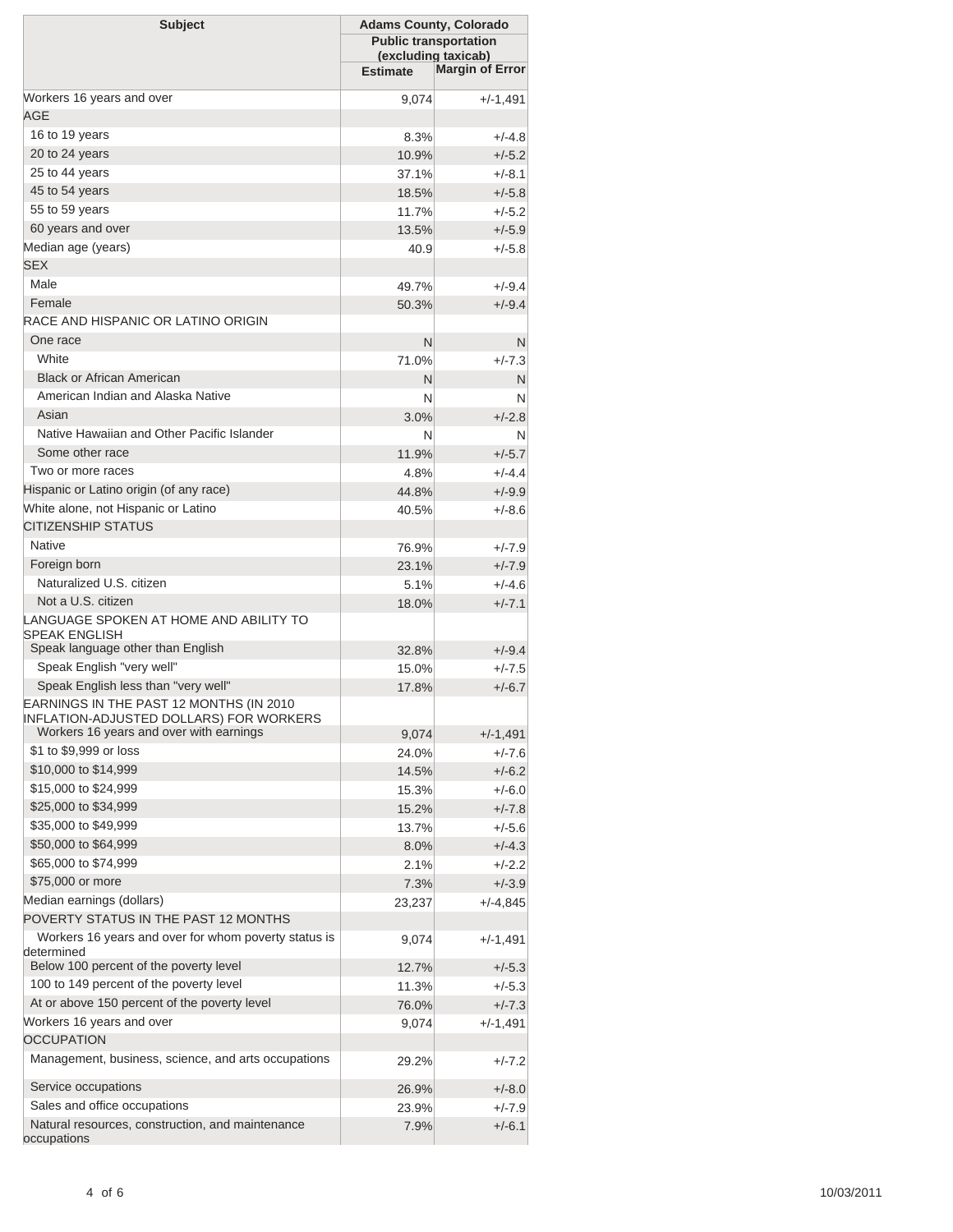| <b>Subject</b>                                                                                   | <b>Adams County, Colorado</b><br><b>Public transportation</b><br>(excluding taxicab)<br><b>Margin of Error</b><br><b>Estimate</b> |                      |  |  |
|--------------------------------------------------------------------------------------------------|-----------------------------------------------------------------------------------------------------------------------------------|----------------------|--|--|
| Production, transportation, and material moving<br>occupations                                   | 12.1%                                                                                                                             | $+/-5.9$             |  |  |
| Military specific occupations                                                                    | 0.0%                                                                                                                              | $+/-2.0$             |  |  |
| <b>INDUSTRY</b><br>Agriculture, forestry, fishing and hunting, and mining                        | 1.2%                                                                                                                              | $+/-1.4$             |  |  |
| Construction                                                                                     | 4.0%                                                                                                                              | $+/-4.0$             |  |  |
| Manufacturing                                                                                    | 5.6%                                                                                                                              | $+/-4.0$             |  |  |
| Wholesale trade                                                                                  | 2.5%                                                                                                                              | $+/-2.2$             |  |  |
| Retail trade                                                                                     | 4.6%                                                                                                                              | $+/-3.3$             |  |  |
| Transportation and warehousing, and utilities                                                    | 4.4%                                                                                                                              | $+/-2.8$             |  |  |
| Information and finance and insurance, and real estate                                           | 14.3%                                                                                                                             | $+/-7.5$             |  |  |
| and rental and leasing<br>Professional, scientific, management, and                              |                                                                                                                                   |                      |  |  |
| administrative and waste management services<br>Educational services, and health care and social | 11.9%<br>12.1%                                                                                                                    | $+/-5.1$<br>$+/-6.0$ |  |  |
| assistance                                                                                       |                                                                                                                                   |                      |  |  |
| Arts, entertainment, and recreation, and<br>accommodation and food services                      | 24.8%                                                                                                                             | $+/-8.1$             |  |  |
| Other services (except public administration)                                                    | 3.5%                                                                                                                              | $+/-3.6$             |  |  |
| Public administration                                                                            | 11.0%                                                                                                                             | $+/-6.4$             |  |  |
| Armed forces                                                                                     | 0.0%                                                                                                                              | $+/-2.0$             |  |  |
| <b>CLASS OF WORKER</b>                                                                           |                                                                                                                                   |                      |  |  |
| Private wage and salary workers                                                                  | 79.6%                                                                                                                             | $+/-7.7$             |  |  |
| Government workers                                                                               | 17.6%                                                                                                                             | $+/-7.4$             |  |  |
| Self-employed workers in own not incorporated<br>business<br>Unpaid family workers               | 2.8%                                                                                                                              | $+/-3.5$<br>$+/-2.0$ |  |  |
| <b>PLACE OF WORK</b>                                                                             | 0.0%                                                                                                                              |                      |  |  |
| Worked in state of residence                                                                     | 99.2%                                                                                                                             | $+/-1.3$             |  |  |
| Worked in county of residence                                                                    | 12.2%                                                                                                                             | $+/-5.6$             |  |  |
| Worked outside county of residence                                                               | 87.0%                                                                                                                             | $+/-6.1$             |  |  |
| Worked outside state of residence                                                                | 0.8%                                                                                                                              | $+/-1.3$             |  |  |
| Workers 16 years and over who did not work at home                                               | 9,074                                                                                                                             | $+/-1,491$           |  |  |
| TIME LEAVING HOME TO GO TO WORK                                                                  |                                                                                                                                   |                      |  |  |
| $12:00$ a.m. to $4:59$ a.m.                                                                      | 4.9%                                                                                                                              | $+/-3.4$             |  |  |
| 5:00 a.m. to 5:29 a.m.                                                                           | 2.2%                                                                                                                              | $+/-1.9$             |  |  |
| 5:30 a.m. to 5:59 a.m.                                                                           | 1.9%                                                                                                                              | $+/-2.2$             |  |  |
| 6:00 a.m. to 6:29 a.m.                                                                           | 11.9%                                                                                                                             | $+/-4.6$             |  |  |
| $6:30$ a.m. to $6:59$ a.m.                                                                       | 8.2%                                                                                                                              | $+/-4.4$             |  |  |
| 7:00 a.m. to 7:29 a.m.                                                                           | 20.9%                                                                                                                             | $+/-7.4$             |  |  |
| 7:30 a.m. to 7:59 a.m.                                                                           | 6.2%                                                                                                                              | $+/-4.2$             |  |  |
| $8:00$ a.m. to $8:29$ a.m.                                                                       | 6.1%                                                                                                                              | $+/-4.9$             |  |  |
| 8:30 a.m. to 8:59 a.m.                                                                           | 2.0%                                                                                                                              | $+/-1.9$             |  |  |
| 9:00 a.m. to 11:59 p.m.                                                                          | 35.8%                                                                                                                             | $+/-9.7$             |  |  |
| TRAVEL TIME TO WORK                                                                              |                                                                                                                                   |                      |  |  |
| Less than 10 minutes                                                                             | 0.0%                                                                                                                              | $+/-2.0$             |  |  |
| 10 to 14 minutes                                                                                 | 0.4%                                                                                                                              | $+/-0.7$             |  |  |
| 15 to 19 minutes                                                                                 | 1.3%                                                                                                                              | $+/-1.4$             |  |  |
| 20 to 24 minutes                                                                                 | 8.9%                                                                                                                              | $+/-5.6$             |  |  |
| 25 to 29 minutes                                                                                 | 2.0%                                                                                                                              | $+/-1.9$             |  |  |
| 30 to 34 minutes                                                                                 | 24.8%                                                                                                                             | $+/-6.9$             |  |  |
| 35 to 44 minutes                                                                                 | 4.8%                                                                                                                              | $+/-3.1$             |  |  |
| 45 to 59 minutes                                                                                 | 22.2%                                                                                                                             | $+/-8.3$             |  |  |
| 60 or more minutes                                                                               | 35.5%                                                                                                                             | $+/-7.7$             |  |  |
| Mean travel time to work (minutes)                                                               | 50.1                                                                                                                              | $+/-4.4$             |  |  |
| Workers 16 years and over in households                                                          | 9,074                                                                                                                             | +/-1,491             |  |  |
| <b>HOUSING TENURE</b>                                                                            |                                                                                                                                   |                      |  |  |
| Owner-occupied housing units                                                                     | 49.1%                                                                                                                             | $+/-9.1$             |  |  |
| Renter-occupied housing units                                                                    | 50.9%                                                                                                                             | $+/-9.1$             |  |  |